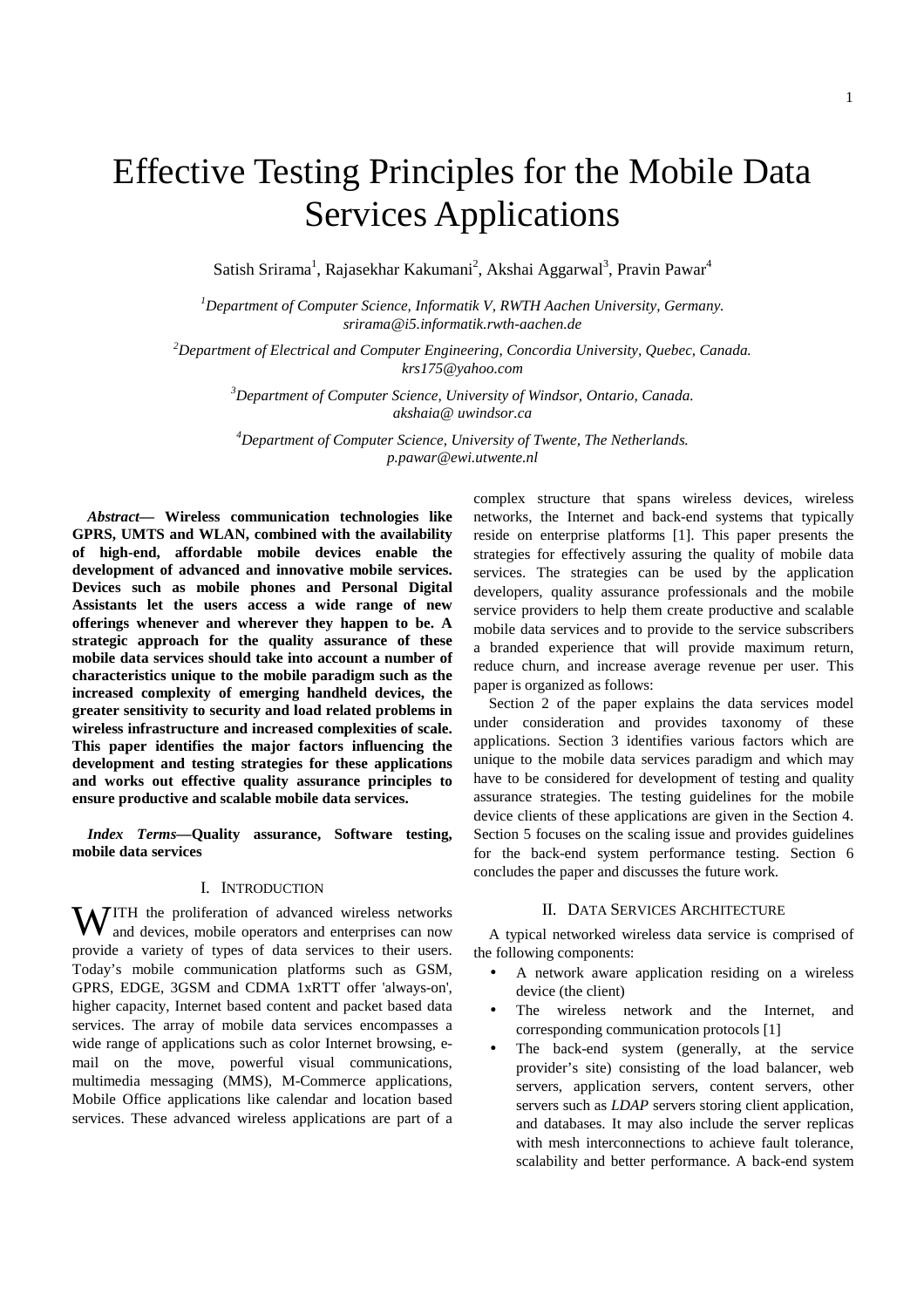

Fig. 1. The Mobile Data Services Model

may have a number of tiers in the client's n-tier architecture [2].

• A gateway to the external network

A mobile host initiates a request for the data services application. On this request, the client application is downloaded to the mobile device. This application executes inside the application runtime environment such as *KVM* (for *J2ME*) or *BREW* depending on the implementation. The client application and the server communicate using *HTTP*. A sample scenario depicting the request for a data service application and its execution is shown in [3]. Herewith, we present taxonomy of the mobile data service applications. Note that a particular application may fall in more than one category described below.

*Client only applications:* For execution, the client only applications do not have any server side counterpart in the fixed network. However, the application needs to be downloaded from the fixed network. An example of such an application is *taskscheduler* application which lets the user store various appointments. The application later reminds the user of the appointments at the scheduled times.

*Content applications:* The content applications, on execution, fetch the content requested by the mobile user from the back-end system. The content is regularly updated in the back-end system. These applications include the entertainment and information applications like *news, astrology, and songs*.

*Client-Server applications:* In these applications, the client sends a request to the server. The server processes this request and sends the response back to the client. *Auctions on the mobile, live games information, and location based services*  are some of the examples of this type of applications.

*Client-External Server applications*: In such applications, the service provider's back-end system routes the request from the client to the external application server via the local application servers. Certain translation of the data in the request may be required, so that external servers can identify the request. Apart from *e-mail* and other office applications, this category also includes *m-commerce* applications such as *mobile banking*.

*Applications Using Native API:* Some applications invoke

the native applications for various purposes. For example, a *video* application opens the native player for playing the video. The *appointment* application sets the alarm on the phone by using the corresponding API. The *meeting* application uses the native API to fetch a local list of friends, which belong to a particular group.

The categorization of the applications presented in this Section is important, as every category may require different testing strategies.

# III. FACTORS INFLUENCING THE MOBILE DATA SERVICES PARADIGM

The development and testing strategies for the mobile data services are influenced by various factors, many of which are different from those in the traditional applications. An application may be developed on one platform and deployed on ones which are vastly different. Every application has to cater to a wide range of devices that implement different versions of the application runtime environment, and may use different proprietary extension APIs [4]. The quality assurance team must be aware of the specific methods, which developers use to take into account the effect of the following factors:

*Increased complexity in handheld devices:* The handheld computing platform for the mobile data services is not just a firmware, but consists of an operating system, native APIs as well as the application runtime layer. New devices, which support multiple mobile networks and communication technologies, are emerging. This requires that the applications should support multiple interface and rendering standards. Another challenge for the developers and testers of the data services applications is to conform their application to multiple, older version of mobile device software [5].

*New security concerns:* With the ability to download applications and to execute the code on the device, comes the corresponding risk associated with the compromise of user authentication, enterprise data and transactional security. Viruses and other malicious code can also cause problems. Information written by the data services application may be hacked by unauthorized persons and is susceptible to misuse [6].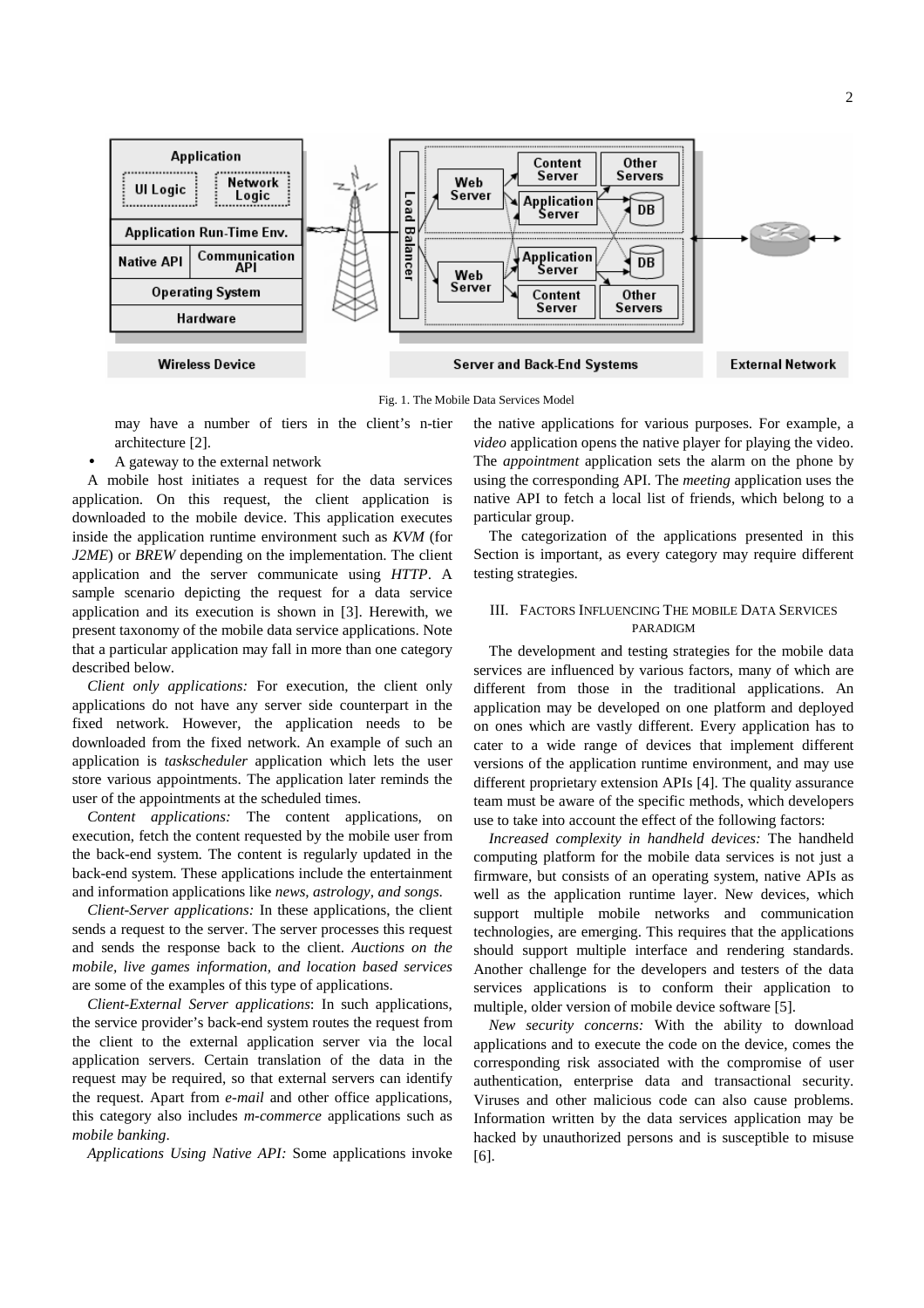*Resource poorness of the mobile devices:* The mobile handsets have limited processing power, limited memory, improper user interface with a limited set of features, and finite energy source. This severely restricts the size of the application, memory use, processing power, and the number of applications running simultaneously on a mobile device [7].

*Inherent limitations of the wireless medium:* Wireless connection is a decisive factor in contributing to mobility. However, bandwidth limitations impose several restrictions on the volume of data that can be transferred. The available bandwidth differs depending on the location of the mobile host. Moreover, the network operators prioritize the connection for the voice call as compared to the data call [8]. These factors contribute to degradation of the user experience.

*Increased complexities of scale:* The mobile data services are enjoying rapid growth in the number of service subscriptions and popularity. Data enabled handhelds are becoming pervasive worldwide, as content providers or enterprises can be reached from many parts of the globe. Performance is one of the critical factors to the success of data services applications. It is required to regularly monitor the performance of the back-end system to check the impact of deployment of new applications on the existing applications [9]. The back-end system must be able to provide reliable data services even during the peak usage and emergency situations without affecting adversely the throughput and latency. Hence, the effective back-end system testing strategy should consider the issue of providing scalable data services.

The testing activities for the data services applications can be classified as the End-User console application testing and back-end systems testing. The former deals with testing the client part of data service applications. In the later, we primarily concentrate on the performance testing aspects arising due to the economy of scale in mobile data services.

# IV. TESTING PRINCIPLES FOR THE CONSOLE APPLICATIONS

Software testing is an iterative process and should start from the very beginning of the project. The application developers need to get used to the idea of designing software with testing in mind. When creating applications, developers must consider that the speed of the application should not compromise the use and purpose of the application. This issue must be considered in the very early phases of application design. Depending on the type of application, developers must also remember that end users may use other applications concurrently. Therefore, excessive consumption of the device's processing power and memory should be avoided. Such tests are well supported by the unit testing tools such as *J2MEUnit* and *BREWTestUnit*.

Once the client application is developed, it should be tested for the resource utilization and performance on the mobile device. This can be achieved by inserting the test code in the source and observing the logged results. The use of embedded software testing tools such as *Rational Test RealTime* [10] is

quite advantageous. It provides the functionality to profile memory and performance, to analyze code coverage, to obtain runtime tracing, and to analyze the behavior of program execution on the handset. One among its very useful features provides detailed test and runtime analysis reports which are hyperlinked to the relevant source code.

Part of the client application validation process can be executed on the customized emulators which provide the input mechanisms and screen appearance identical to that of the target handset. Designing new emulators for the handsets and integrating them with the development and testing toolkits is relatively an easy task. For the mobile data services applications, the testers must pay more attention to usability and form factors than is the case with traditional desktop applications. General usability testing guidelines for the mobile applications are well elaborated in [1, 2, 6, 11]. Apart from these, the applications should be tested for the use of native APIs. For example, an *Office Assistant* application fetches your schedule from your *Office Outlook* account and stores the meeting information locally. In this case, mobile devices have different constraints on the number of characters to be accepted for the local *scheduler* component. Similarly, the differences in the native implementations of the features such as *address book, SMS* or *MMS storage*, and *picture formats* should be considered for the applications like *greetings and Address Book Transfer*, which share these features across multiple handsets.

The application must also be tested for appropriate security mechanisms. If the nature of an application requires saving sensitive data, the data must be encrypted and hidden to retain confidentiality. In addition, the user must be informed clearly that sensitive data is being stored into the device's memory. The application should be checked for the use of secure communication if sensitive information is to be transmitted between two end points or if a user may be charged for the result or consequences of a transaction. Encryption is also needed if sensitive data is transmitted via *Bluetooth* or *Infrared* [6].

One among the most ignored issues by the developers of the mobile data services application is that of error conditions, exceptions handling and proper reporting to the user. It is usual to see the exceptions displayed on the screen for commercially available mobile data services applications. The comprehensive testing strategy should have test cases for handling all the possible error conditions. If the application exceeds the persistent memory quota allotted or if it does not have enough space to store the data, the user should be notified accordingly. In case, an application is updated, it should be tested for the compatibility of the existing data with the newer version. The tests should also include call and SMS interrupt tests, system notification interrupts and user's unnecessary key press events to check that the application pauses and resumes its state once the interrupts are processed [11]. For the *client-server applications*, it is necessary to ensure that the connection timeouts are properly handled, and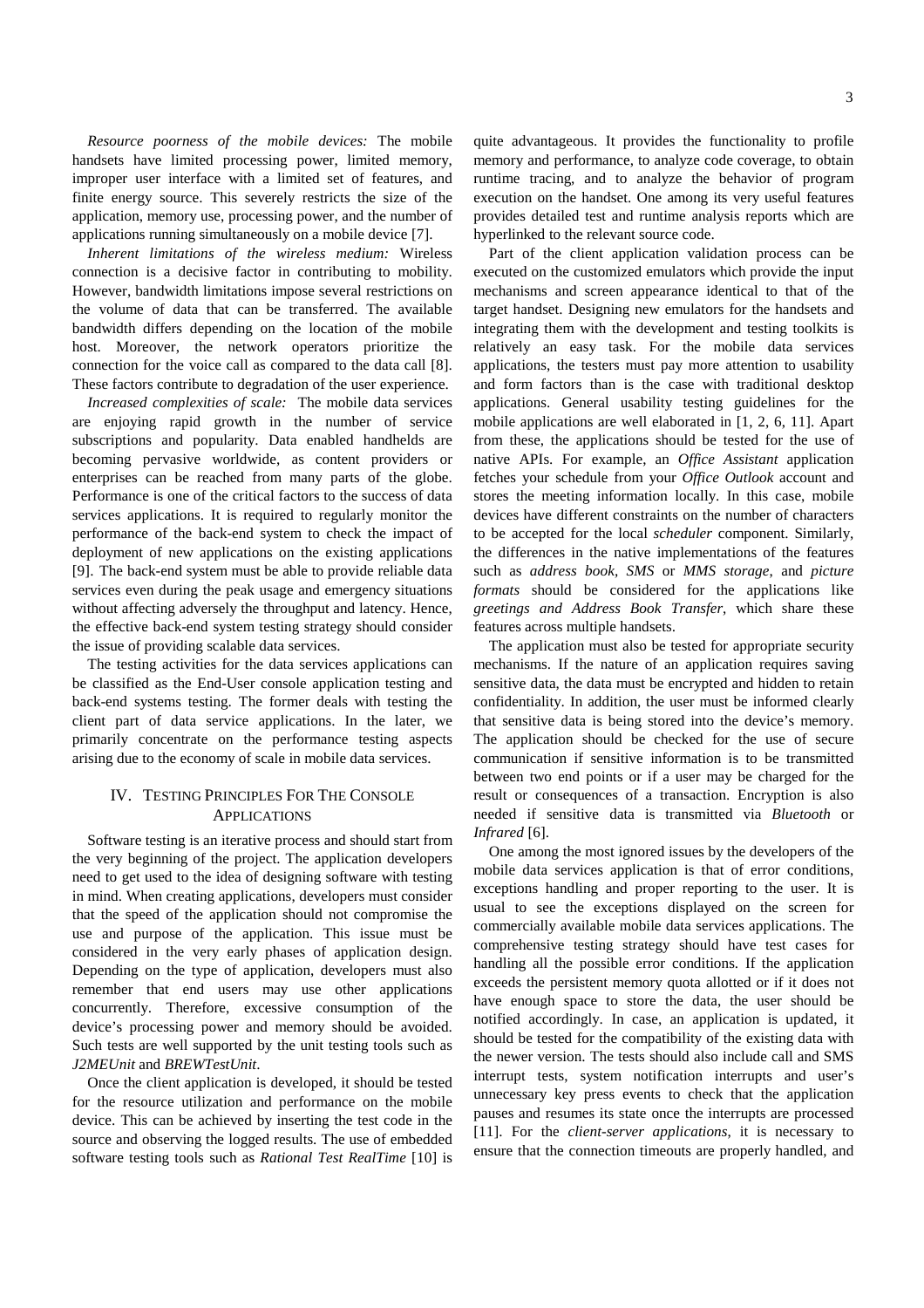the user is notified about them. The network connection should be closed when it is not needed anymore or when the application is closing.

For the client-server applications, creating network logic requires that the developers to be familiar with how HTTP works, which services are available and their location, and how to encode requests and decode responses [1]. The communication between the client and server needs to be verified to assure that no unnecessary data is sent and encoding of the requests and responses is optimal. Not every user input should be sent to the server. Suitable compression techniques should be explored. Mobile clients benefit from compression when the available bandwidth is scarce. But even when resource-constrained devices have better connectivity, the performance loss caused by decompression is almost negligible [12].

A client application should do some preliminary validation checks on the input data prior to sending the request to the back-end system. The back-end system should also check for the error conditions and propagate proper error messages back to the client. For example, if the external bank server is down, the application server of the back-end system should send to the user, a response with the message *'The bank server is down. Please, try after some time.'* instead of the *'connection timeout'* message.

## V. BACK-END SYSTEM PERFORMANCE TESTING

The mobile data services are among the most popular mobile applications. For the key mobile services providers, the data services environment consists of around a thousand services with a few million users resulting in more than eighty million hits in a week [3]. However, there are numerous nontechnical challenges in ensuring the quality of performance of an application. Often performance testing does not have the same priority as feature delivery and it is often ignored when delivery schedules reach the specified limits. However, ignoring performance testing inevitably leads to disaster [13]. To effectively carry out performance analysis of the back-end systems, two broad approaches of *load testing* and *performance modeling* should be considered.

In the first approach, load testing tools are used to generate artificial workloads on the system so that the performance can be measured under load conditions. Sophisticated load testing tools can emulate hundreds of thousands of *virtual users* that mimic real users interacting with the system. The *performance metrics* such as response time, latency, utilization and throughput measured during the test run can be used to identify and isolate system bottlenecks, to fine-tune application components and to predict the end-to-end system scalability [14]. The following must be considered while creating the successful load tests:

*Identifying demand forecast:* Considering the data service lifetime, the peak and average usage of the service needs to be estimated. A few applications such as *MMS, ringtones, videos* are among the most popular. The seasonal applications such as *New Year Greetings* receive maximum hits within the span of a few days. The applications providing live summary of a game are expected to receive tremendous hits within the span of a few hours! The behavioral patterns of the service users over a period of days, weeks or months as well as based on sex, region and other attributes need to be considered for identifying demand forecasts. The data mining techniques such as associative rule mining have been successfully used for such purposes [3].

*Mimic realistic usage scenarios:* The scripts for the load testing of a mobile data service should mimic realistic user distribution. For instance, the scripts for mobile banking should simulate more percentage of the transactions for *the balance checking* activity compared to those for the *funds transfer*. Similarly, each of the *email service* testing scripts should start with the login activity. Depending on the usage pattern, further actions of the script should simulate *email reading* or *writing* activities. Special attention needs to be paid to maintaining the *virtual user sessions* during the script execution.

 *Elimination of the bottlenecks in the testing process:* It must be ensured that the components other than the *System under Test* like links, switches, authentication servers and the testing tool should not become a bottleneck in performance measurements [9].

*Performance of the external servers:* For the client-external server applications, the external server where the requests terminate is a potential bottleneck.

The results obtained from the load and stress testing prove to be of great use in suggesting the design changes to alleviate the bottlenecks. Interesting back-end system performance testing case studies identifying fatal memory leak, disk I/O bottleneck, scalability bottleneck due to semaphore contention, and database I/O bottleneck due to poor use of caching are presented in [13].

In the *performance modeling* approach, performance models are built and then used to analyze the performance and scalability characteristics of the *System under Study*. These models can be grouped into two categories: *simulation models* and *analytical models*. Simulation models are software programs that mimic the behavior of a system as requests arrive and get processed by various resources. Analytical models are based on mathematical laws and computational algorithms are used to generate performance metrics from model parameters [14]. Analytical performance models frequently employ *Markov Chains* models, specified by using *Queuing Networks* and *Stochastic PetriNets*. The applications of performance modeling for large scale *J2EE* applications and *EJBs* are elaborated in [14, 15]. *J2EE* and *EJBs* are frequently used implementations for large scale mobile data services back-end systems.

The work done in [14] studies a real-world J2EE application of a realistic complexity and shows how to exploit analytical performance models in order to address the problems in the capacity planning. In this work, an *Infinite*